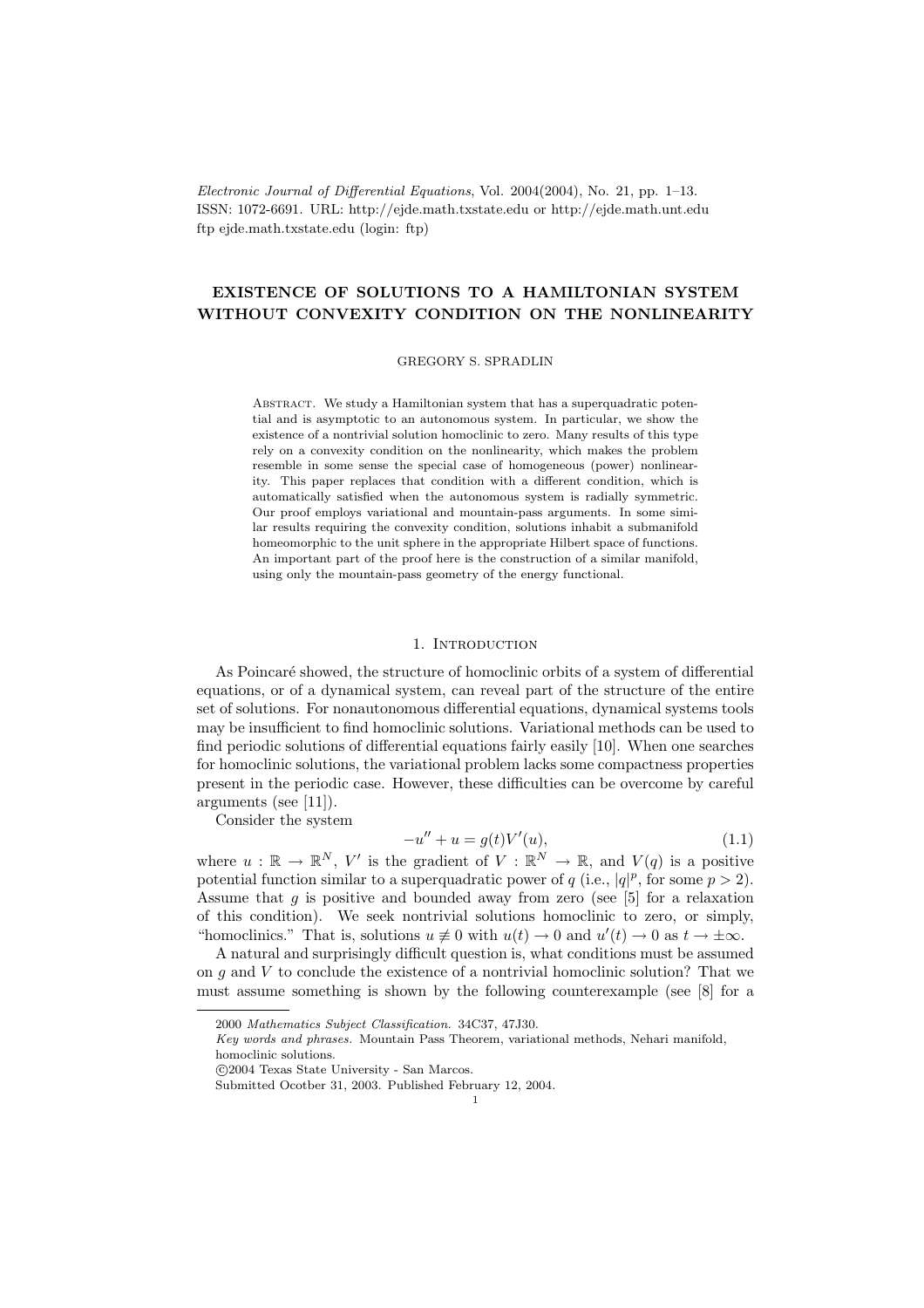PDE version): let  $N = 1$  (the single equation case),  $V(q) = q^4$  (but any suitable V will do), and let g be monotone and nonconstant. Then  $(1.1)$  has no nontrivial homoclinic. To prove, multiply both sides of (1.1) by u', and integrate from  $-\infty$ to  $\infty$ , using integration by parts on the right side. Then the left side is zero, while the right side is nonzero.

On the affirmative side, existence of homoclinics has been proven for when  $q$ is periodic, and more recently,  $g$  almost periodic ([16],[6]). [1] contains results for "slowly oscillating" g (g oscillates between two positive values and  $g' \to 0$  as  $t \to \infty$ ). This author has existence results for q a perturbation of a periodic function ([13]), and for g approaching a constant exponentially quickly as  $t \to \pm \infty$  ([14]).

Between the counterexample cited above and the positive results to date, there is a large gap.

Most of the results cited above (all except for [11]), and many newer ones (e.g.,  $[6]$ ) rely on a certain convexity assumption on V. This assumption is given below, but for now, we note that this assumption makes the variational problem similar to the power case  $(V(q) = |q|^p)$ . It is an interesting challenge to remove or at least weaken this assumption and attempt to reach similar conclusions.

In order to state the theorem, we must introduce the variational framework. Consider an "unfactored" version of (1.1),

$$
-u'' + u = W'(t, u),
$$

where  $W : \mathbb{R} \times \mathbb{R}^N \to \mathbb{R}$  and  $W' = \nabla_q W = (\frac{\partial W}{\partial q_1}, \dots, \frac{\partial W}{\partial q_N})$ . Let  $E = W^{1,2}(\mathbb{R}, \mathbb{R}^N)$ , with the inner product  $(u, w) = \int_{\mathbb{R}} u' \cdot w' + u \cdot w dt$  and the corresponding norm  $||u|| = \sqrt{(u, u)}$ . The functional  $I : E \to \mathbb{R}$  corresponding to (1) is

$$
I(u) = \frac{1}{2} ||u||^2 - \int_{\mathbb{R}} W(t, u(t)) dt.
$$
 (1.2)

Conditions will be put on  $W$  to ensure that  $I$  is well-defined, and has a continuous Frechét derivative. Critical points of  $I$  correspond exactly to homoclinic solutions of  $(1)$  (see [12]).

Let  $V : \mathbb{R}^N \to \mathbb{R}$  and satisfy  $W(t, q) \to V(q)$  as  $t \to \pm \infty$  (this will be made more precise in a moment). The functional  $I_0$ , defined by

$$
I_0(u) = \frac{1}{2} ||u||^2 - \int_{\mathbb{R}} V(u(t)) dt,
$$
\n(1.3)

corresponds to the autonomous system

$$
-u'' + u = V'(u). \tag{1.4}
$$

 $I_0$  and I have "mountain-pass geometry." That is (in the case of  $I_0$ , for example), 0 is a strict local minimum of  $I_0$  (with  $I_0(0) = 0$ , and for some  $r > 0$ ,  $\inf\{I(u) \mid ||u|| = r\} > 0$ , and  $I_0(u) < 0$  for some  $u \in E$ . Therefore the set of "mountain-pass curves"

$$
\Gamma_0 = \{ \gamma \in C([0,1], E) \mid \gamma(0) = 0, I_0(\gamma(1)) < 0 \}
$$

is nonempty, and the "mountain pass" value  $c_0$  defined by

$$
c_0 = \inf_{\gamma \in \Gamma_0} \max_{\theta \in [0,1]} I_0(\gamma(\theta))
$$

is positive.

The result proven here is: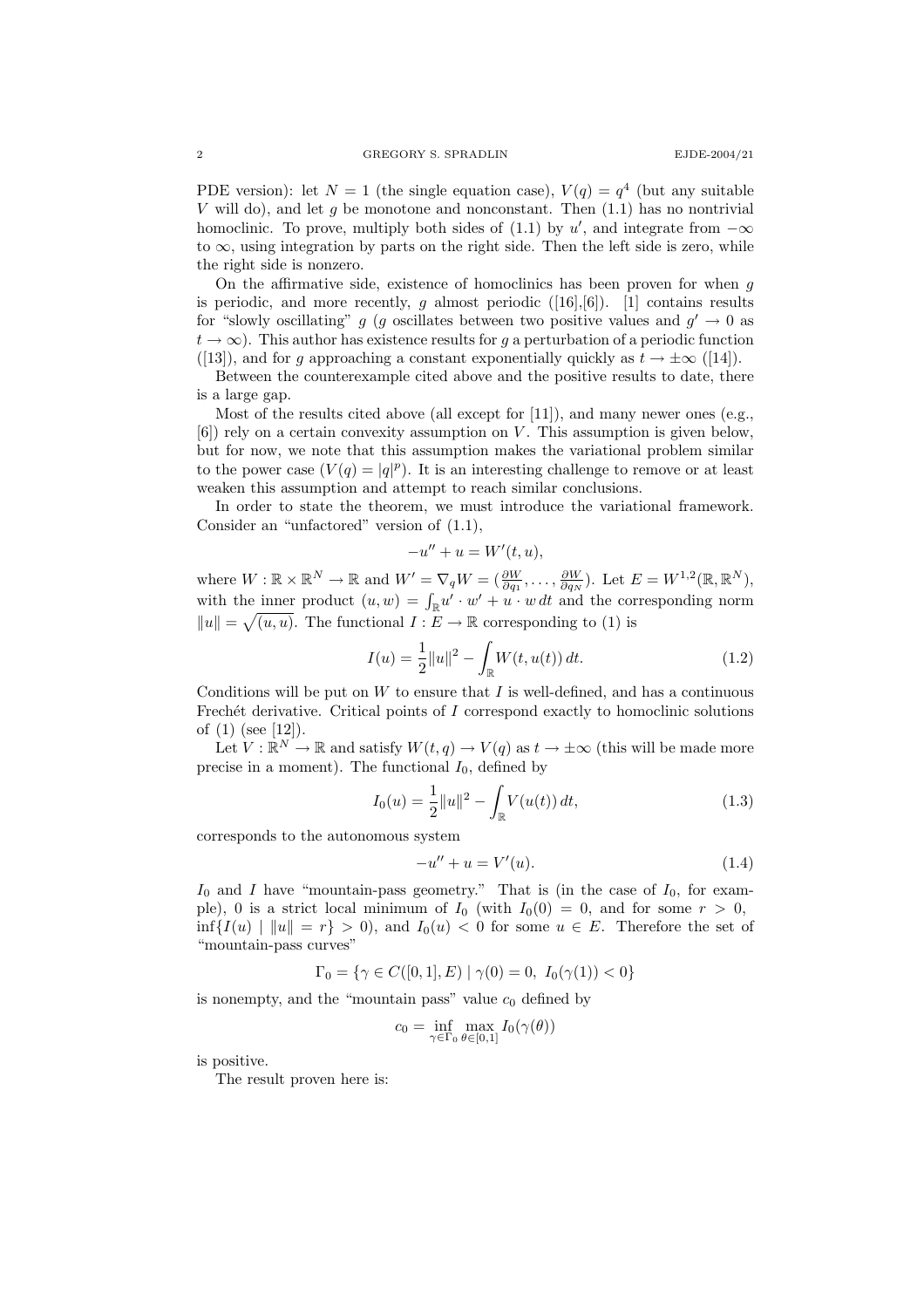**Theorem 1.1.** Let  $N \in \mathbb{N}$ . Let V and F satisfy

- (V1)  $V \in C^{1,1}(\mathbb{R}^N, \mathbb{R})$
- (V2)  $V(0) = 0$ ,  $V(q) > 0$  for all  $q \neq 0$
- (V3) There exists  $\mu > 2$  such that  $V'(q)q \geq \mu V(q)$  for all  $q \in \mathbb{R}^N$ , where  $V'(q) \equiv$  $\nabla V(q)$
- (V4) There exists  $d > 0$  such that  $I_0$  (defined by (1.3)) has no critical values other than  $c_0$  in the interval  $(0, c_0 + d)$ .
- $(F1)$   $F \in C(\mathbb{R}^+, \mathbb{R}^+)$
- $(F2)$  lim sup<sub> $s\rightarrow 0^+ \frac{F(s)}{s^2}$ </sub>  $\frac{(s)}{s^2} < \infty$ .

Then there exists  $\epsilon = \epsilon(V, F)$  with the following property: If W satisfies

- $(W1)$   $W \in C^{1,1}(\mathbb{R} \times \mathbb{R}^N, \mathbb{R})$
- (W2)  $W(t, 0) = 0$ ,  $W(t, q) > 0$  for all  $t \in \mathbb{R}$ ,  $q \in \mathbb{R}^N \setminus \{0\}.$
- (W3) There exists  $\mu > 2$  such that  $W'(t, q)q \ge \mu W(t, q)$  for all  $t \in \mathbb{R}$ ,  $q \in \mathbb{R}^N$
- (W4) For  $q \neq 0$ ,  $|W'(t,q) V'(q)|/|q| \rightarrow 0$  as  $|t| \rightarrow \infty$ , uniformly in q
- (W5)  $W(t,q) \geq V(q) \epsilon F(|q|)$  for all  $t \in \mathbb{R}, q \in \mathbb{R}^N$ ,

then (1) has a nontrivial solution u homoclinic to zero.  $0 < I(u) < 2c_0$ , where I is as in (1.2).

Assumptions (V1)–(V3) and (W1)–(W3) imply that the functions V and W are "superquadratic," that is, for small q,  $W(t,q) = o(|q|^2)$  and for large q,  $W(t,q) >$  $O(|q|^2)$  (similarly for V). Therefore,  $I(u) < 0$  for some  $u \in E$ , and  $\Gamma$  and  $\Gamma_0$  are nonempty. Also,  $I(u) = \frac{1}{2} ||u||^2 - o(||u||^2)$  for small  $||u||$  (similarly for  $I_0$ ), so  $c_0$  (and the similarly defined c) are positive. (V1)-(V3) are all satisfied in the canonical case  $V(q) = |q|^{\alpha}/\alpha$  for  $\alpha > 2$ .

The "missing convexity assumption" on  $V$  and  $W$  is the following:

For all 
$$
t \in \mathbb{R}
$$
 and  $q \in \mathbb{R}^N \setminus \{0\}$ ,  $W(t, sq)/s^2$  is  
a nondecreasing function of s for  $s > 0$ , and (1.5)

 $V(sq)/s^2$  is a nondecreasing function of s for  $s > 0$ .

This condition holds in the power case,  $V(q) = |q|^{\alpha}/\alpha$ ,  $\alpha > 2$ . (V4) is apparently independent of  $(1.5)$ . Although  $(V4)$  may be difficult to verify in general, it is true if (V1) and (V2) are satisfied, and V is radially symmetric, that is,  $V(q) \equiv V(|q|)$ (a proof is at the end of the paper).

Let us examine the implications of the "non-assumption" (1.5). Under (1.5), for any  $u \in E \setminus \{0\}$  and  $s > 0$ ,

$$
I(su) = \frac{1}{2}s^2||u||^2 - \int_{\mathbb{R}} W(t, su) dt
$$
  
=  $s^2(\frac{1}{2}||u||^2 - \int_{\mathbb{R}} \frac{W(t, su)}{s^2} dt).$ 

So for any  $u \in E \setminus \{0\}$ , the mapping  $s \mapsto I(su)$  begins at 0 at  $s = 0$ , increases to a positive maximum, then decreases to  $-\infty$ . Defining

$$
\mathcal{S} = \{u \in E \setminus \{0\} \mid I'(u)u = 0\},\
$$

S is a codimension-one submanifold of  $E$ , homeomorphic to the unit sphere in  $E$ via radial projection. Any ray of the form  $\{su \mid s > 0\}$   $(u \neq 0)$  intersects S exactly once. All nonzero critical points of  $I$  are on  $S$ . Conversely, under suitable smoothness assumptions on V, any critical point of I constrained to  $S$  is a critical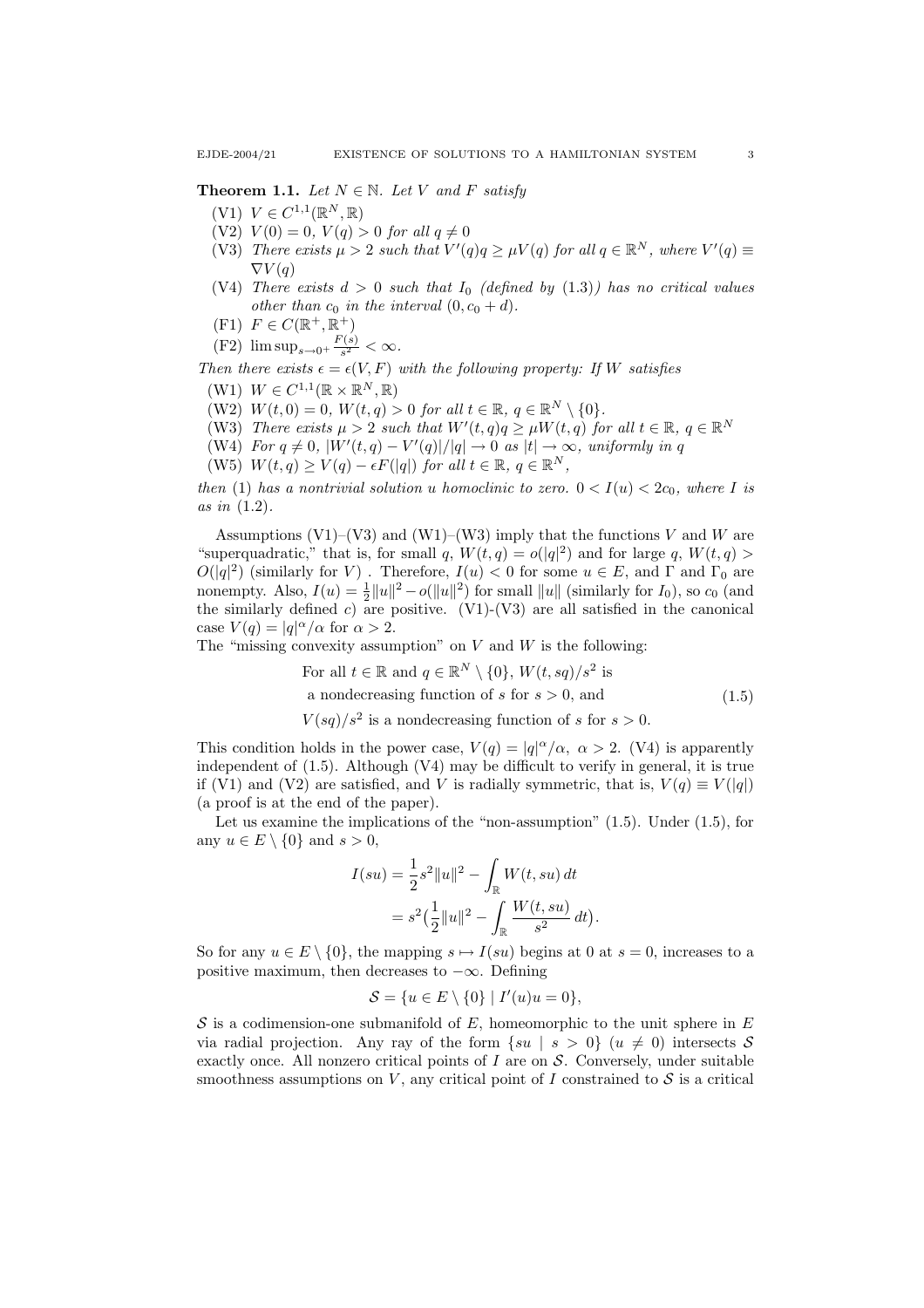point of I (in the large) (see [13]). Therefore, one can work with S instead of E, and look for, say, a local minimum of I constrained to  $S$  (which may be easier than looking for a saddle point of  $I$ ). There is another way to use  $(1.5)$ : for any  $u \neq 0$ , the ray from 0 passing through u can be used (after rescaling in  $\theta$ ) as a mountain-pass curve along which the maximum value of I is  $I(u)$ . Conversely, any mountain-pass curve  $\gamma \in \Gamma$  intersects S at least once ([7]). Therefore, one may work with points on  $S$  instead of paths in  $\Gamma$ .

Without assumption (1.5), the topology of  $S$  is unclear, though any ray through the origin in  $E$  must intersect  $S$  at least once.

Unfortunately,  $(V4)$  is not weaker than  $(1.5)$ , but merely  $(at \text{ least apparently})$ independent of (1.5). While (1.5) ensures that the functional  $I_0$  (or even I, for a non-autonomous problem) has no critical values below the mountain-pass value  $c_0$ , it implies nothing about what critical values may exist *above*  $c_0$ .

The proof of Theorem 1.1 has a feature that may be new and of interest for other problems. A set is constructed with some of the properties enjoyed by  $S$ . This set is the boundary of the basin of attraction of the zero function, under a gradient flow for the functional I. The construction of that set relies only on the mountain-pass geometry of I.

This paper is organized as follows: Section 2 contains some properties of I and the associated gradient vector flow. Section 3 contains the rest of the proof of Theorem 1.1. Also  $\epsilon$  is constructed for the power case,  $V(q) = |q|^{\alpha}/\alpha$ ,  $F(s) = s^{\alpha}/\alpha$ .

## 2. Properties of I and the Associated Flow

First, some fairly unsurprising facts about the functional I.

Lemma  $2.1$ .  $^1(E,\mathbb{R})$ .

(ii)  $I$  and  $I'$  are bounded on bounded subsets of  $E$ .

(iii)  $I'$  is Lipschitz on bounded subsets of  $E$ .

A proof of (i) is found in [12]. (ii) and (iii) are proven in [13], and probably elsewhere.

A Palais-Smale sequence for I is a sequence  $(u_m) \subset E$  with  $(I(u_m))$  convergent and  $||I'(u_m)|| \to 0$  as  $m \to \infty$ . Here  $||I'(u_m)||$  is defined using the operator norm,  $||I'(u_m)|| = \sup\{I'(u)w \mid w \in E, ||w|| \leq 1\}.$  I does not satisfy the Palais-Smale condition, that is, a Palais-Smale condition need not be precompact. However, any Palais-Smale sequence is bounded in norm. This is well known, but the lemma below gives a formula we will need for the bound.

Lemma 2.2. For all  $u \in E$ ,

$$
||u|| \le \frac{2||I'(u)|| + \sqrt{2\mu(\mu - 2)\max(0, I(u))}}{\mu - 2}.
$$

Proof.

$$
-\|I'(u)\| \|u\| \le I'(u)u = \|u\|^2 - \int_{\mathbb{R}} h(t)W'(t, u)u dt
$$
  

$$
\le \|u\|^2 - \mu \int_{\mathbb{R}} W(t, u) dt
$$
  

$$
= \mu I(u) - (\frac{\mu - 2}{2})\|u\|^2,
$$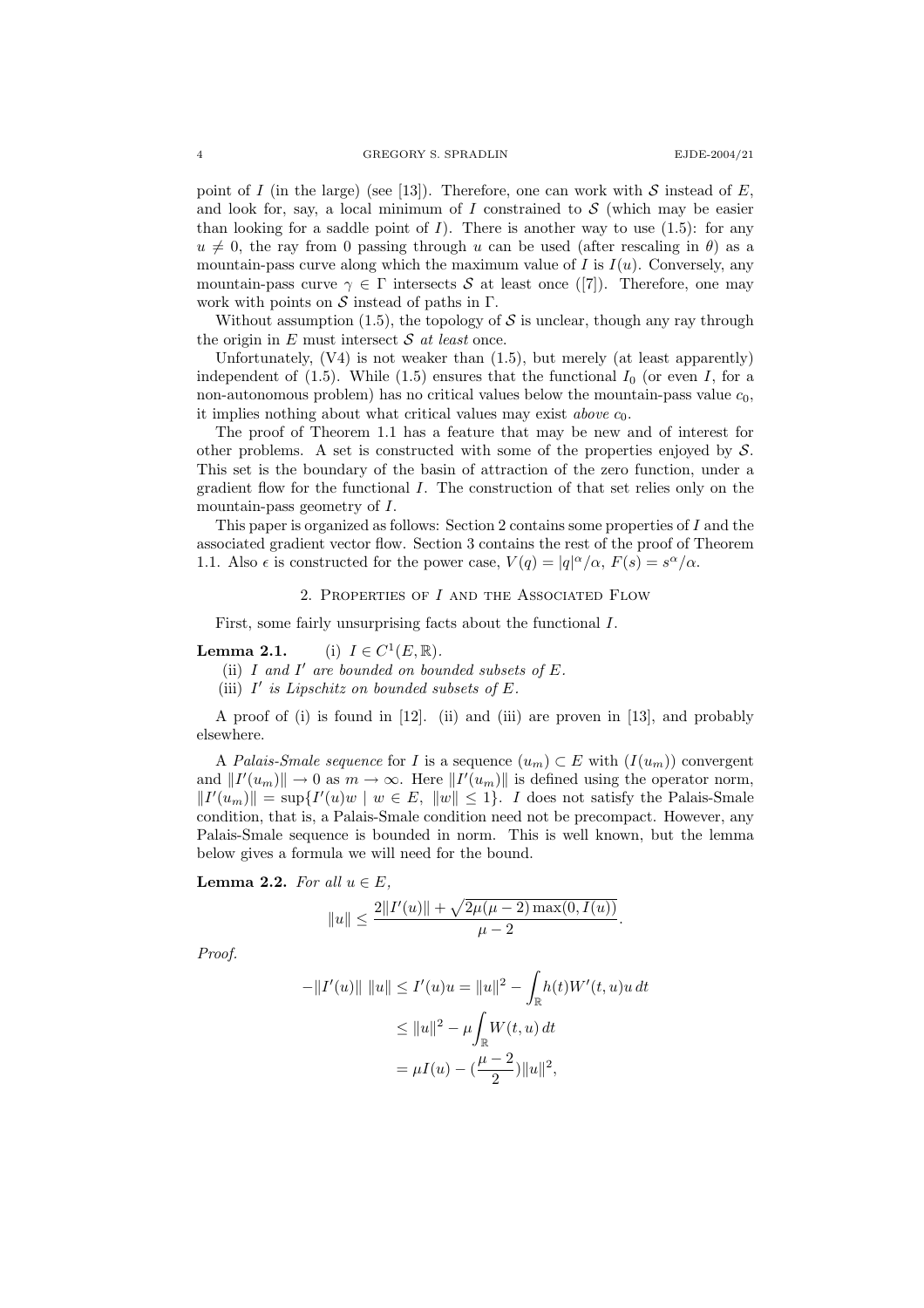so

$$
\left(\frac{\mu-2}{2}\right) \|u\|^2 - \|I'(u)\| \|u\| - \mu I(u) \le 0. \tag{2.1}
$$

Applying the quadratic formula to (2.1), and the inequality  $\sqrt{A^2 + B^2} \le |A| + |B|$ , yields

$$
||u|| \le \frac{||I'(u)|| + \sqrt{||I'(u)||^2 + 2\mu(\mu - 2) \max(0, I(u))}}{\mu - 2}
$$
  

$$
\le 2||I'(u)|| + \sqrt{2\mu(\mu - 2) \max(0, I(u))}
$$
  

$$
\mu - 2.
$$

To describe the fate of Palais-Smale sequences, it will be convenient to define the translation operator  $\tau$ : for a function u on the reals and  $a \in \mathbb{R}$ , define let  $\tau_a u$ be u shifted by a, that is,  $(\tau_a u)(t) = u(t - a)$ . The proposition below states that a Palais-Smale sequence "splits" into the sum of a critical point of I and translates of critical points of  $I_0$ :

**Proposition 2.3.** If  $(u_m) \subset E$  with  $I'(u_m) \to 0$  and  $I(u_m) \to a > 0$ , then there exist  $k \geq 0$ ,  $v_0, v_1, \ldots, v_k \in E$ , and sequences  $(t_m^i)_{m \geq 1}^{1 \leq i \leq k} \subset \mathbb{R}$ , such that

(i)  $I'(v_0) = 0$ 

(ii)  $I'_0(v_i) = 0$  for all  $i = 1, ..., k$ 

and along a subsequence (also denoted  $(u_m)$ )

- (iii)  $||u_m (v_0 + \sum_{i=1}^k \tau_{t_m}^i v_i)|| \to 0 \text{ as } m \to \infty$
- (iv)  $|t_m^i| \to \infty$   $m \to \infty$  for  $i = 1, ..., k$
- (v)  $t_m^{i+1} t_m^i \rightarrow \infty$  as  $m \rightarrow \infty$  for  $i = 1, ..., k 1$
- (iii)  $I(v_0) + \sum_{i=1}^{k} I_0(v_i) = a$

A proof for the case of periodic  $W$  is found in [7], and essentially the same proof works here. Similar propositions for nonperiodic coefficient functions, for both ODE and PDE, are found in [6], [1], and [15], for example. All are inspired by the "concentration-compactness" theorems of P. -L. Lions ([9]).

Let  $\nabla I : E \to E$  be the gradient of I; that is, for all  $u, w \in E$ ,  $(\nabla I(u), w) =$  $I'(u)w$ . Define the flow  $\eta$  to be the solution of the initial value problem

$$
\frac{d\eta}{dt} = -\nabla I(\eta); \quad \eta(0, u) = u.
$$

Since I' is locally Lipschitz,  $\eta$  is well defined on an open subset of  $\mathbb{R} \times E$ . It is unclear whether  $\eta$  is well-defined on all of  $\mathbb{R} \times E$ . However,

**Lemma 2.4.** For all  $u \in E$ , either

- (i)  $\eta(s, u)$  is well-defined for all  $s > 0$ ,  $I(\eta(s, u)) \geq 0$  for all  $s > 0$ , and the forward trajectory  $\{\eta(s, u) \mid s > 0\}$  is bounded, or
- (ii) For all  $b < I(u)$ , there exists  $s > 0$  with  $I(\eta(s, u)) = b$ .

*Proof.* let  $u \in E$ , and assume (ii) does not hold. We will show that (i) holds.

Let  $b < I(u)$  such that for all  $s > 0$  with  $\eta(s, u)$  well-defined,  $I(\eta(s, u)) > b$ . Let  $\eta \equiv \eta(s) \equiv \eta(s, u)$ . Suppose the forward trajectory of  $\eta$  is unbounded; that is,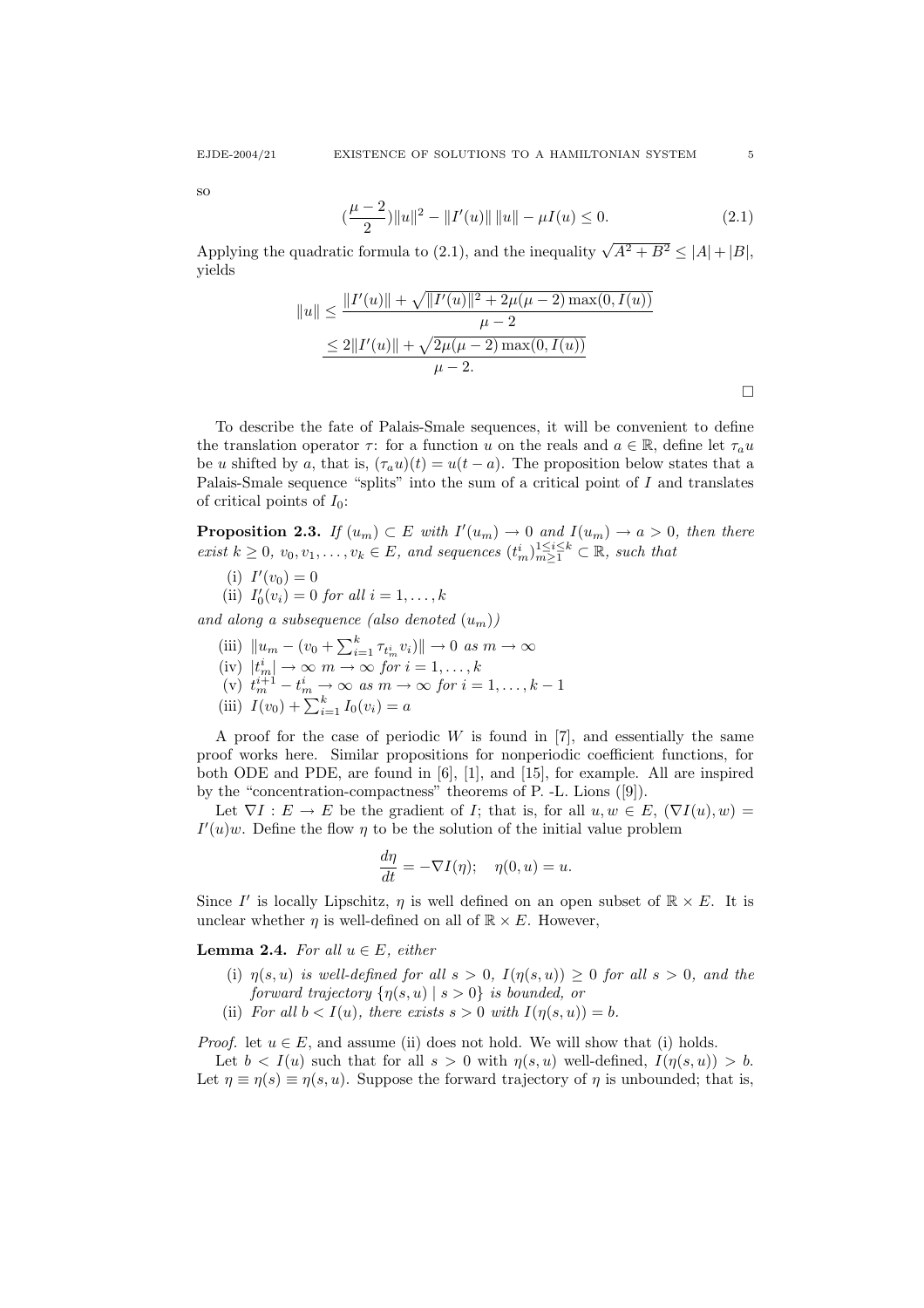there exists a sequence  $(s^i)$  with  $0 < s^1 < s^2 < \ldots < s^i \to \bar{s} \in (0, \infty]$  as  $i \to \infty$ , and  $||I'(\eta(s^i))|| \to \infty$ . Then by Lemma 2.1(ii),  $||\eta(s^m)|| \to \infty$ . Let

$$
R = 1 + ||u|| + \frac{4\mu\sqrt{\max(0, I(u))}}{\mu - 2} + \frac{16(I(u) - b)^3}{\mu - 2}.
$$

Let  $0 < s_1 < s_2 < \bar{s}$  with  $\|\eta(s_1)\| = R$ ,  $\|\eta(s_2)\| = 2R$ , and  $R < \|\eta(s)\| < 2R$  for all  $s \in (s_1, s_2)$ . By Lemma 2.2, for all  $s \in (s_1, s_2)$ ,

$$
||I'(\eta(s))|| \ge \frac{1}{2}((\mu - 2)||\eta(s)|| - \sqrt{2\mu(\mu - 2)\max(0, I(\eta(s))))}
$$
  

$$
\ge \frac{1}{2}((\mu - 2)R - 2\mu\sqrt{I(u)}) \ge \frac{\mu - 2}{4}R.
$$

Therefore,

$$
I(u) - b > I(\eta(s_1)) - I(\eta(s_2))
$$
  
=  $-\int_{s_1}^{s_2} \frac{d}{ds} I(\eta) ds$   
=  $\int_{s_1}^{s_2} ||I'(\eta)||^2 ds \ge (s_2 - s_1) \frac{(\mu - 2)^2}{16} R.$  (2.2)

Also,

$$
R = \|\eta(s_2) - \eta(s_1)\| = \|\int_{s_1}^{s_2} \frac{d\eta}{ds} ds\|
$$
  
\n
$$
\leq \int_{s_1}^{s_2} \|\frac{d\eta}{ds}\| ds = \int_{s_1}^{s_2} \|I'(\eta(s))\| ds
$$
  
\n
$$
\leq \sqrt{s_2 - s_1} \cdot \sqrt{\int_{s_1}^{s_2} \|I'(\eta(s))\|^2 ds}
$$
  
\n
$$
= \sqrt{s_2 - s_1} \cdot \sqrt{-\int_{s_1}^{s_2} \frac{d}{ds} I(\eta(s)) ds}
$$
  
\n
$$
= \sqrt{s_2 - s_1} \cdot \sqrt{I(\eta(s_1)) - I(\eta(s_2))}
$$
  
\n
$$
< \sqrt{s_2 - s_1} \cdot \sqrt{I(\eta(s_1)) - I(\eta(s_2))}
$$

by the Cauchy-Schwarz Inequality. Combining (2.2) and (2.3) yields

$$
\frac{R^2}{(I(u)-b)^2} \le s_2 - s_1 \le \frac{16(I(u)-b)}{(\mu-2)R^2},
$$

$$
R^4 \le \frac{16(I(u)-b)^3}{\mu-2},
$$

which contradicts the definition of  $R$ . Therefore the assumption is false, and the forward trajectory of  $\eta$  is bounded. Since  $I'$  is locally Lipschitz, and bounded on bounded subsets of E,  $\eta(s)$  is well defined for all  $s > 0$ .

Finally, we must show that  $I(\eta(s)) \geq 0$  for all  $s > 0$ . Since (ii) does not hold,  $\lim_{s\to\infty} I(\eta(s)) > -\infty$ . Since  $\frac{d}{ds}I(\eta) = -||I'(\eta)||^2$ , there exists a sequence  $(s_m)$  with  $||I'(\eta(s_m))|| \to 0$ . By Lemma 2.2,  $\limsup_{m\to\infty}I(\eta(s_m)) \geq 0$ . Therefore  $I(\eta(s)) \geq 0$  for all  $s > 0$ . The lemma is proven.

There exists a mountain pass curve  $\gamma_0 \in \Gamma_0$  along which the maximum value of autonomous functional  $I_0$  is exactly  $c_0$ . The proof below is by Caldiroli ([3]). It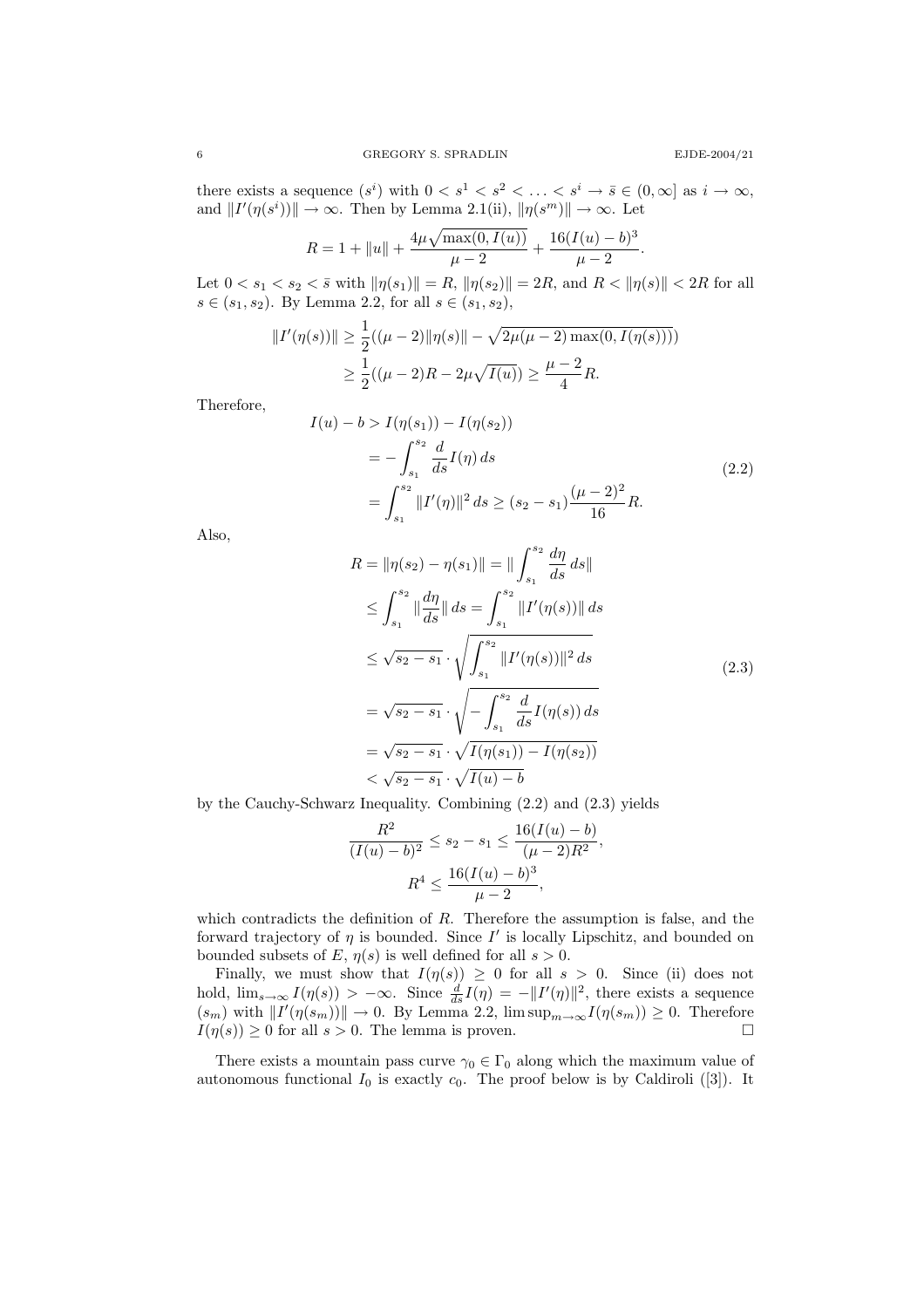generalizes his paper  $[4]$ , which proved the result for when  $I_0$  is restricted to the space of even functions:

**Lemma 2.5.** There exists  $\gamma_0 \in \Gamma_0$  with  $\max_{\theta \in [0,1]} I_0(\gamma_0(\theta)) = c_0$ . Furthermore,  $\gamma_0$ is even in t; that is, for all  $\theta \in [0,1]$  and  $t \in \mathbb{R}$ ,  $\gamma(\theta)(-t) = \gamma(\theta)(t)$ .

Proof. set

$$
E_{\text{even}} = \{u \in E \mid u(-t) = u(t) \ a.e.\},
$$
  
\n
$$
\Omega = \{q \in \mathbb{R}^n : -\frac{1}{2}|q|^2 + V(q) < 0\} \cup \{0\},
$$
  
\n
$$
\mathcal{M} = \{u \in E : \text{range } u \subset \overline{\Omega}, \text{ range } u \cap \partial \Omega \neq \emptyset\},
$$
  
\n
$$
\mathcal{M}^* = \mathcal{M} \cap E_{even}, \quad \Gamma_0^* = \Gamma_0 \cap C([0, 1], E_{even}),
$$
  
\n
$$
m_0 = \inf_{u \in \mathcal{M}} I_0(u), \quad c_0 = \inf_{\gamma \in \Gamma_0} \sup_{\theta \in [0, 1]} I_0(\gamma(\theta)),
$$
  
\n
$$
m_0^* = \inf_{u \in \mathcal{M}^*} I_0(u), \quad c_0^* = \inf_{\gamma \in \Gamma_0^*} \sup_{\theta \in [0, 1]} I_0(\gamma(\theta)).
$$

In [4] it is proven that there exists  $\gamma_0 \in \Gamma_0^*$  with  $\max_{\theta \in [0,1]} I_0(\gamma_0)(\theta) = c_0^*$ . Thus it suffices to show  $c_0 = c_0^*$ . Clearly  $c_0 \leq c_0^*$ . We will show  $c_0^* = m_0^* \leq m_0 \leq c_0$ . The equality  $c_0^* = m_0^*$  is proven in [4]. For every  $\gamma \in \Gamma_0$ , there exists  $\theta \in [0, 1]$  with  $\gamma(\bar{\theta}) \in \mathcal{M}$ . Hence  $m_0 \leq I_0(\gamma(\bar{\theta})) \leq \max_{\theta \in [0,1]} I_0(\gamma(\theta))$ . Therefore,  $m_0 \leq c_0$ . Last, we must show  $m_0^* \leq m_0$ .

Let  $u \in \mathcal{M}$  and set  $t_{-} = \min\{t \in \mathbb{R} : u(t) \in \partial\Omega\}$  and  $t_{+} = \max\{t \in \mathbb{R} : u(t) \in \partial\Omega\}$  $\partial\Omega$ } ≥ t\_. Then, define  $u_-(t) = u(t_- - |t|)$  and  $u_+(t) = u(t_+ + |t|)$ .  $u_{\pm} \in \mathcal{M}^*$ . Since  $u \in \mathcal{M}$ ,  $\frac{1}{2}|u(t)|^2 + \frac{1}{2}|u'(t)|^2 - V(u(t)) \ge 0$  for all  $t \in \mathbb{R}$ , hence

$$
I_0(u) = \int_{\mathbb{R}} \frac{1}{2} |u(t)|^2 + \frac{1}{2} |u'(t)|^2 - V(u(t)) dt
$$
  
\n
$$
\geq \int_{-\infty}^{t-} \frac{1}{2} |u(t)|^2 + \frac{1}{2} |u'(t)|^2 - V(u(t)) dt
$$
  
\n
$$
+ \int_{t+}^{\infty} \frac{1}{2} |u(t)|^2 + \frac{1}{2} |u'(t)|^2 - V(u(t)) dt
$$
  
\n
$$
= \frac{1}{2} I_0(u_-) + \frac{1}{2} I_0(u_+).
$$

Therfore,  $\min\{I_0(u_-,), I_0(u_+)\}\leq I_0(u)$ . This obviously implies  $m_0^* \leq m_0$ .

3. Proof of Theorem 1.1

Define  $\Gamma$  and c analogously to  $\Gamma_0$  and  $c_0$ :

$$
\Gamma = \{ \gamma \in C([0, 1], E) \mid \gamma(0) = 0, I(\gamma(1)) < 0 \}
$$
  

$$
c = \inf_{\gamma \in \Gamma} \max_{\theta \in [0, 1]} I(\gamma(\theta)).
$$

It is easy to show that  $c \leq c_0$ : let  $\epsilon > 0$  be arbitrary, and take  $\gamma \in \Gamma_0$  with  $I_0(\gamma) < c_0 + \epsilon$ . For  $t > 0$ , define  $\tau_t \gamma$  by  $(\tau_t \gamma)(\theta) = \tau_t(\gamma(\theta))$ . It is easy to show that by  $(W_4)$ ,  $\tau_t \gamma \in \Gamma$  for large t, and

$$
c_0 + \epsilon > I_0(\gamma) = \lim_{t \to \infty} I_0(\tau_t \gamma) = \lim_{t \to \infty} I(\tau_t \gamma) \geq c.
$$

If  $c < c_0$ , then by a deformation argument found, for example, in [12], there exists a Palais-Smale sequence  $(u_m)$  for I with  $I(u_m) \to c$  and  $I'(u_m) \to 0$  as  $m \to \infty$ .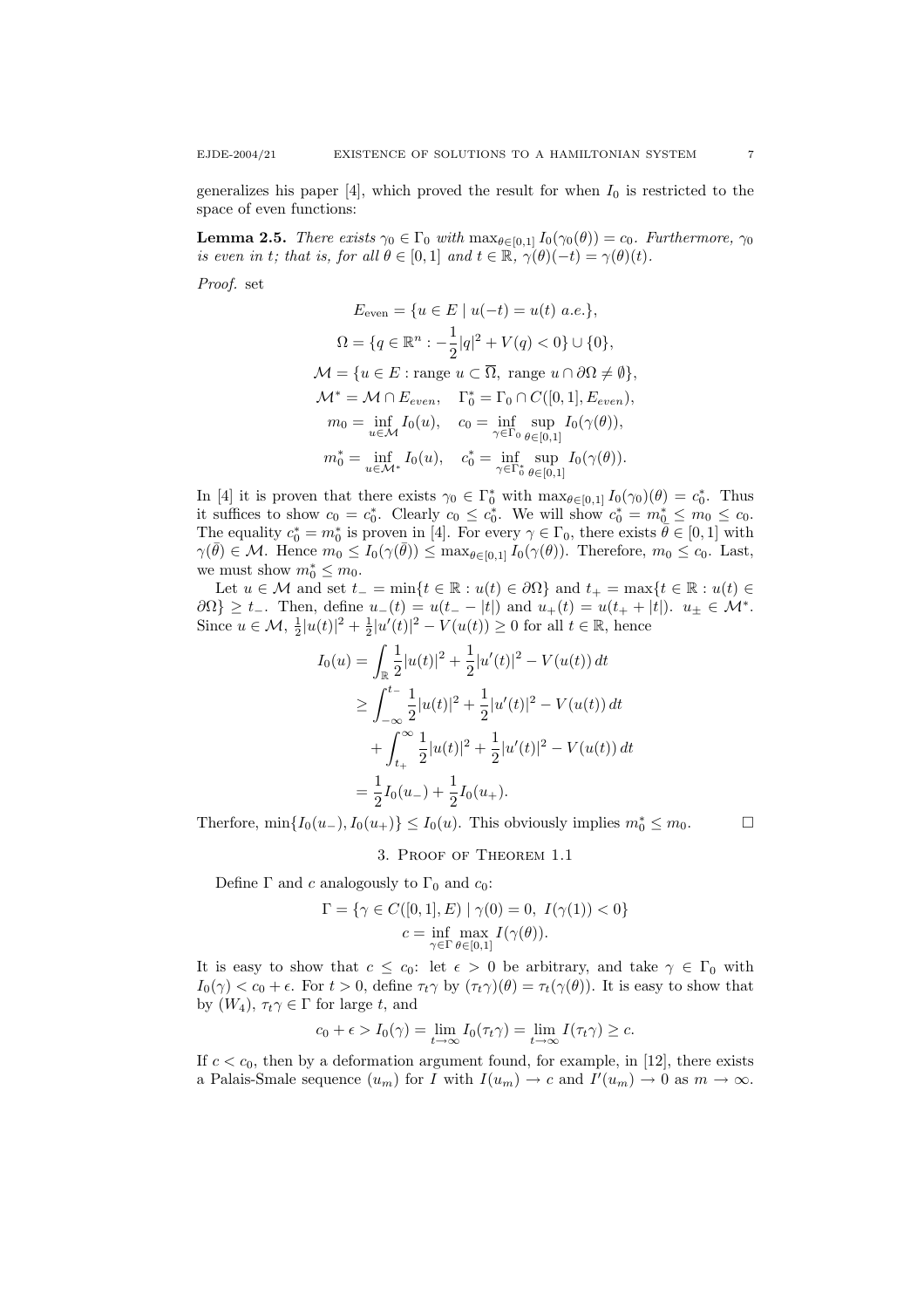Applying Proposition 2.3 shows that I must have a positive critical value less than or equal to c. So from now on, assume

$$
c = c_0. \tag{3.1}
$$

Without  $(1.5)$ , we do not have the "Nehari manifold" S to work with. However, we can find a set with similar properties. Let  $\beta$  be the basin of attraction of 0 under the flow  $\eta$ . That is,

$$
\mathcal{B} = \{ u \in E \mid \|\eta(s, u) - 0\| \to 0 \text{ as } s \to \infty \}.
$$

 $\partial \mathcal{B}$ , the topological boundary of  $\mathcal{B}$ , has similar properties to S. Call a set  $A \subset E$ forward-η-invariant for all  $s > 0$  and  $u \in A$ ,  $\eta(s, u) \in A$  whenever  $\eta(s, u)$  is welldefined.

**Lemma 3.1.** (i) B is an open neighborhood of  $0 \in E$ .

- (ii) B and ∂B are forward-η-invariant.
- (iii) For any  $K > 0$ , the set  $\mathcal{B} \cap \{u \in E \mid I(u) < K\}$  is bounded.

*Proof.* (i): 0 is an isolated critical point and local minimum of I, so  $\beta$  contains an open neighborhood U of 0. Let  $u \in \mathcal{B}$ . For some  $s > 0$ ,  $\eta(s, u) \in U$ . For small enough  $r > 0$ ,  $\|w - u\| < r$  implies  $\eta(s, w) \in U$ . So  $B_r(u) \equiv \{w \mid \|w - u\| < r\}$  is an open neighborhood of  $u$  that is contained in  $\mathcal{B}$ .

(ii) Let  $u \in \mathcal{B}$  and  $s_1 > 0$ . Since  $\eta(s, u) \to 0$  as  $s \to \infty$ ,  $\eta(s + s_1, u) =$  $\eta(s, \eta(s_1, u)) \to 0$  as  $s \to \infty$ , and  $\eta(s_1, u) \in \mathcal{B}$ . Next, let  $u \in \partial \mathcal{B}$  and  $s > 0$ . Since B is open,  $u \notin \mathcal{B}$ .  $\eta(s, u)$  is not in B, for if it were, the definition of B would imply  $u \in \mathcal{B}$ . u is in the closure of  $\mathcal{B}$ , so let  $(u_m) \subset \mathcal{B}$  with  $u_m \to u$ .  $\eta(s, u_m) \to \eta(s, u)$  and  $\eta(s, u_m) \in \mathcal{B}$ , so  $\eta(s, u)$  belongs to the closure of  $\mathcal{B}$ .

(iii) We use an "annulus" argument, similar to Lemma 2.4. Let  $K > 0$ , and let

$$
R = 1 + \frac{2\mu K}{\mu - 2} + \frac{16K^2}{(\mu - 2)^2}.
$$

Let  $u \in \partial \mathcal{B}$  with  $I(u) \leq K$ . Assume  $||u|| > 2R$ . This will lead to a contradiction.

By the definition of B and the fact that B is open, it is clear that  $I(u) \geq 0$ . For any  $w \in E$  with  $I(w) \leq 0$  and  $||w|| \geq R$ , Lemma 2.2 gives

$$
||I'(w)|| \ge \frac{1}{2}((\mu - 2)||w|| - \sqrt{2\mu(\mu - 2)I(w)})
$$
  
 
$$
\ge \frac{1}{2}((\mu - 2)R - 2\mu\sqrt{K}) \ge \frac{\mu - 2}{4}R.
$$
 (3.2)

By Lemma 2.4,  $\eta(s, u)$  is well-defined for all  $s > 0$ . Since  $I(\eta(s, u)) > 0$  for all  $s > 0$ , and  $\frac{d}{ds}I(\eta(s, u)) = -||I'(\eta(s, u))||^2$ ,  $||\eta(s^*, u)|| = R$  for some  $s^* > 0$ . Let  $\eta \equiv \eta(s) \equiv \eta(s, u)$ . Let  $0 < s_1 < s_2$  with  $\|\eta(s_1)\| = 2R$ ,  $\|\eta(s_2)\| = R$ , and  $\|\eta(s_1)\| \in (R, 2R)$  for all  $s \in (R, 2R)$ . Then by (3.2),

$$
K \ge I(\eta(s_1)) - I(\eta(s_2)) = -\int_{s_1}^{s_2} \frac{d}{ds} I(\eta(s)) ds
$$
  
= 
$$
\int_{s_1}^{s_2} ||I'(\eta(s))||^2 ds \ge (s_2 - s_1) \frac{(\mu - 2)^2}{16} R^2.
$$
 (3.3)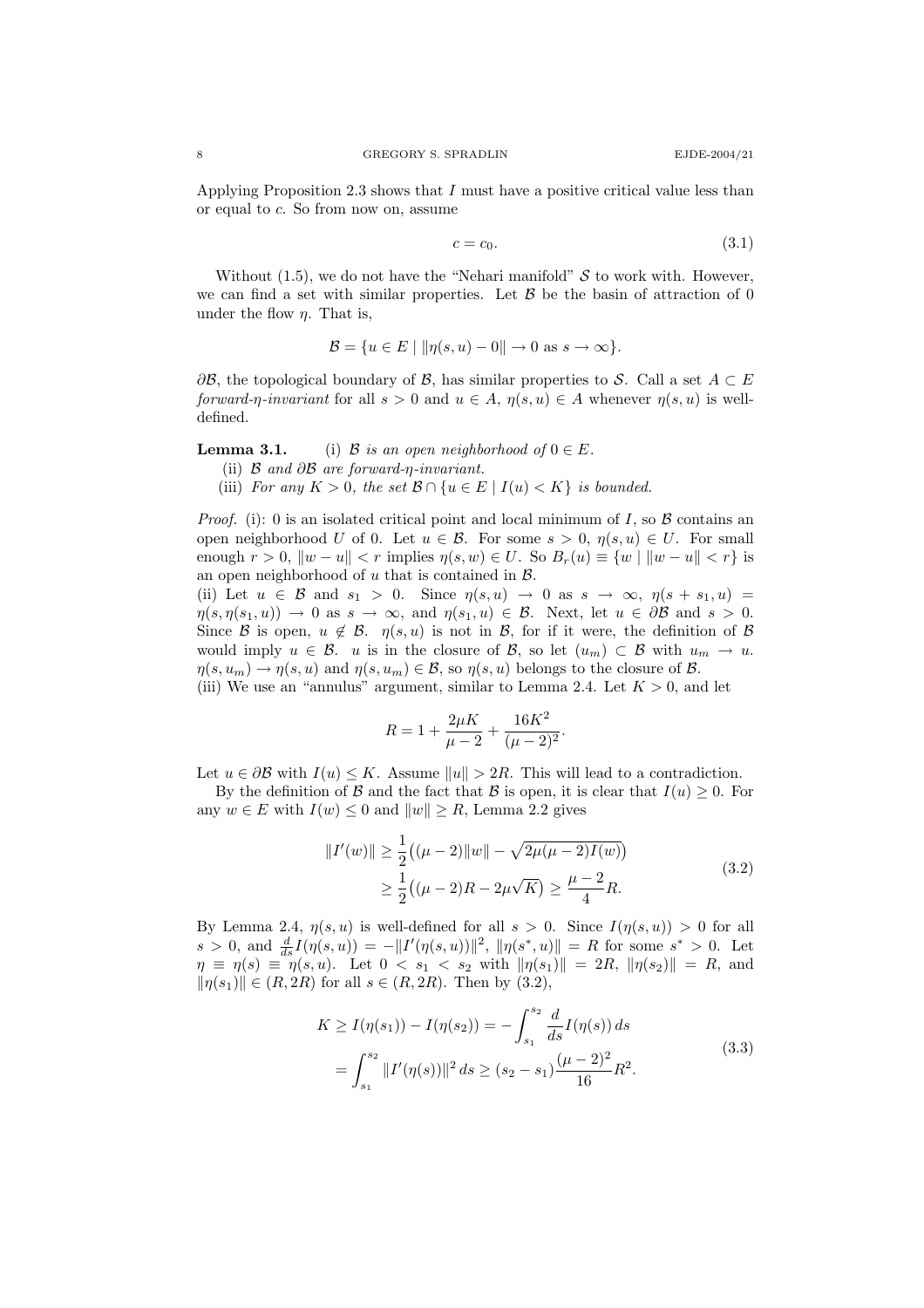But

$$
R = \|\eta(s_1) - \eta(s_2)\| = \|\int_{s_1}^{s_2} \frac{d\eta}{ds} ds\|
$$
  
\n
$$
\leq \int_{s_1}^{s_2} \|\frac{d\eta}{ds}\| ds = \int_{s_1}^{s_2} \|I'(\eta)\| ds
$$
  
\n
$$
\leq \sqrt{s_2 - s_1} \cdot \sqrt{\int_{s_1}^{s_2} \|I'(\eta)\|^2 ds}
$$
  
\n
$$
= \sqrt{s_2 - s_1} \cdot \sqrt{\int_{s_1}^{s_2} \frac{d}{ds} I(\eta(s)) ds}
$$
  
\n
$$
= \sqrt{s_2 - s_1} \cdot \sqrt{I(\eta(s_1)) - I(\eta(s_1))} \leq \sqrt{(s_2 - s_1)K}
$$
  
\nSchurone Inequality (2.2), (2.4), gives

by the Cauchy-Schwarz Inequality. (3.3)-(3.4) gives

$$
\frac{R^2}{K} \le s_2 - s_1 \le \frac{16K}{(\mu - 2)^2 R^2},
$$

$$
R^4 \le \frac{16K^2}{(\mu - 2)^2}.
$$

This contradicts the definition of R. Lemma 3.1 is proven.  $\square$ 

Note: it is unclear whether  $\partial \mathcal{B}$  must be homeomorphic to the unit ball of E. For the rest of this article, we assume, in addition to  $c = c_0$ , that

The interval  $(0, 2c_0)$  does not contain critical values of I. (3.5)

This will lead to a contradiction. (3.5) implies that for all  $u \in \partial \mathcal{B}$ ,

$$
I(u) \ge c_0. \tag{3.6}
$$

To see why, suppose  $u \in \partial \mathcal{B}$ , with  $I(u) < c_0$ . Define  $(u_m)$  by  $u_m = \eta(m, u)$ . By the arguments of [6],  $||I'(u_m)|| \to 0$ . By Lemma 2.2,  $\lim_{m \to \infty} I(u_m) > 0$ . Applying Proposition 2.3 and Lemma 3.1(i) shows that I has a positive critical value that is less than  $c_0$ . This contradicts assumption (3.5).

Define the "location" function  $\mathcal{L}: E \setminus \{0\} \to \mathbb{R}$  by

$$
\int_{\mathbb{R}} |u|^2 \tan^{-1}(t - \mathcal{L}(u)) dt = 0.
$$
 (3.7)

By the Implicit Function Theorem,  $\mathcal L$  is a well defined and continuous function. Roughly,  $\mathcal L$  tells where on the real line a function is located. For  $a \in \mathbb{R}$ ,  $\mathcal L(\tau_a u)$  $\mathcal{L}(u) + a$ . Now,

**Lemma 3.2.** Assuming (3.1) and (3.5), there exists  $\delta > 0$  such that if  $u \in \partial \mathcal{B}$  with  $\mathcal{L}(u) = 0$ , then  $I(u) > c_0 + \delta$ .

Proof. Let

$$
b = \inf\{I(u) \mid u \in \partial \mathcal{B}, \mathcal{L}(u) = 0\}.
$$

We must show that  $b > c_0$ . Let  $(u_m) \subset \partial \mathcal{B}$  with  $\mathcal{L}(u_m) = 0$  for all m and  $I(u_m) \to b$ . If  $b \ge 2c_0$ , then obviously  $b > c_0$ . So assume  $b < 2c_0$ . Suppose inf{ $||I'(u_m)|| \mid m \ge$  $1$ } = 0. Then, applying Proposition 2.3, there exists a subsequence (also denoted  $(u_m)$ ,  $k \geq 0$ ,  $v_0$ , and, if  $k > 0$ ,  $v_i$  for  $1 \leq i \leq k$  as in the conclusion of Proposition 2.3. By Proposition 2.3(vi),  $k \ge 1$  since  $b < 2c_0$ . If  $k = 1$ , then  $|\mathcal{L}(u_m)| \to \infty$ .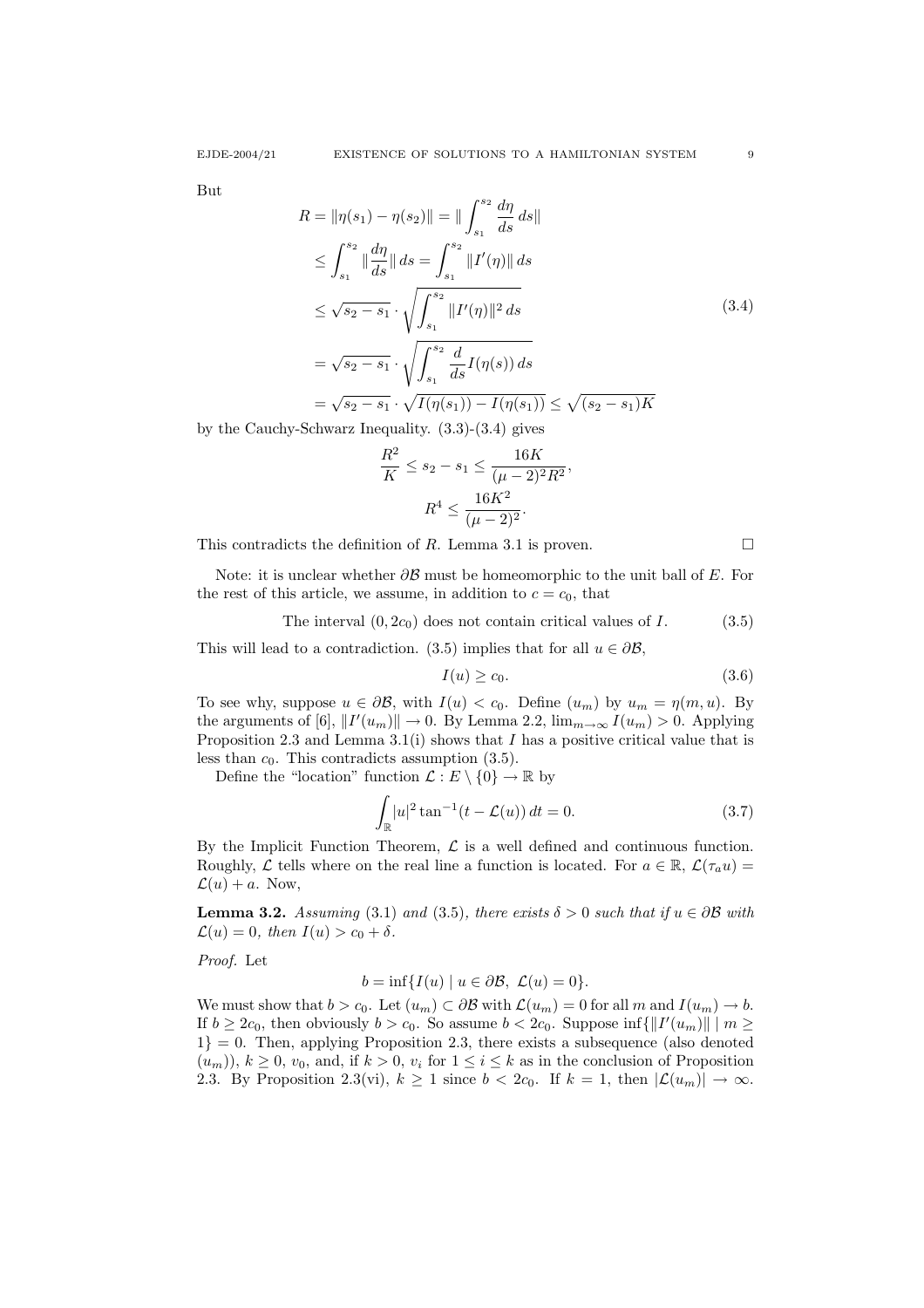Therefore  $k = 0$ , and  $(u_m)$  converges to a critical point  $v_0$  of I with  $I(v_0) = b < 2c_0$ .  $v_0 \in \partial \mathcal{B}$ , so  $I(v_0) \geq c_0$  ((3.6)). This contradicts assumption (3.5).

Therefore,  $\inf \{ ||I'(u_m)|| \mid m \geq 1 \} > 0$ . Since  $\partial \mathcal{B} \cap \{I < 2c_0\}$  is bounded (Lemma 3.1(iii)), and  $I'$  is Lipschitz on bounded subsets of  $E$  (Lemma 2.1(ii)), there exists  $p > 0$  with  $I(\eta(1, u_m)) < b - p$  for large enough m. Thus,  $c_0 \leq b - p$ , so  $b > c_0$ .

Now the end of the proof of Theorem 1.1. Let  $\gamma_0$  be from Lemma 2.5. We need a path  $\gamma_1 \in \Gamma_0$  with  $I_0(\gamma_1(1)) \leq -c_0$ . If  $I_0(\gamma_0(1)) \leq -c_0$ , then let  $\gamma_1 = \gamma_0$ . Otherwise, let  $s > 0$  be large enough so that  $I_0(\eta(s, \gamma_0(1))) \leq -c_0$ . This is possible by Lemma 2.4. Then join  $\gamma_0(1)$  with  $\eta(s, \gamma_0(1))$ , that is, define  $\gamma_1$  by

$$
\gamma_1(\theta) = \begin{cases} \gamma_0(2\theta) & \text{if } 0 \le \theta \le \frac{1}{2} \\ \eta(s(2\theta - 1), \gamma_0(1)) & \text{if } \frac{1}{2} \le \theta \le 1. \end{cases}
$$

Define

$$
K = \max_{\theta \in [0,1]} \int_{\mathbb{R}} F(|\gamma_1(\theta)(t)|) dt.
$$

where F is from the statement of Theorem 1.1, and let  $\epsilon$  in the statement of Theorem 1.1 satisfy

$$
\epsilon < \min(\frac{c_0}{2K}, \frac{d}{2K})\tag{3.8}
$$

where d is from (V4). For all  $\theta \in [0,1]$  and  $a \in \mathbb{R}$ ,

$$
I(\tau_a \gamma_1(\theta)) = I_0(\tau_a \gamma_1(\theta)) + \left(I(\tau_a \gamma_0(\theta)) - I_0(\tau_a \gamma_0(\theta))\right)
$$
  
\n
$$
\leq I_0(\gamma_1(\theta)) + \epsilon \int_{\mathbb{R}} F(|\gamma_0(\eta)(t)|) dt
$$
  
\n
$$
\leq I_0(\gamma_1(\theta)) + \min(\frac{c_0}{2}, \frac{d}{2}).
$$
\n(3.9)

Let  $\delta$  be given by Lemma 3.2, and let  $R > 0$  be big enough so that for all  $\theta \in [0,1]$ ,

$$
I(\tau_{-R}\gamma_1(\theta)) < c_0 + \frac{2}{3}\delta
$$
 and  $I(\tau_R\gamma_1(\theta)) < c_0 + \frac{2}{3}\delta$ .

This is possible by (W4). Define a map  $G : [-R, R] \times [0, 1] \rightarrow E$  by

$$
G(t, \theta) = \tau_t \gamma_1(\theta).
$$

Note that for all  $t \in [-R, R]$  and  $\theta \in [0, 1]$ ,  $I(G(t, \theta)) < c_0 + d/2$  by (3.9). Also, for all  $\theta \in [0,1], I(G(\pm R, \theta)) \le c_0 + \delta/2$ , and for all  $t \in [-R, R], I(G(t, 1)) < 0$ . Define  $T: [-R, R] \times [0, 1] \rightarrow \mathbb{R}^+$  by

$$
T(t, \theta) = \min\{s \ge 0 \mid I(\eta(s, G(t, \theta))) \le c_0 + \delta/2\}.
$$

T is well-defined because by assumption (3.5) and Proposition 2.3,

$$
\inf\{\|I'(u)\| \mid c_0 + \frac{\delta}{2} \le I(u) \le c_0 + \frac{d}{2}\} > 0. \tag{3.10}
$$

It is easy to show, also using (3.10), that T is continuous. Define  $G_1 : [-R, R] \times$  $[0, 1] \rightarrow E$  by

$$
G_1(t, \theta) = \eta(T(t, \theta), G(t, \theta)).
$$

Now for all  $(t, \theta) \in [-R, R] \times [0, 1],$ 

$$
I(G_1(t, \theta)) \le c_0 + \frac{1}{2}\delta.
$$
\n(3.11)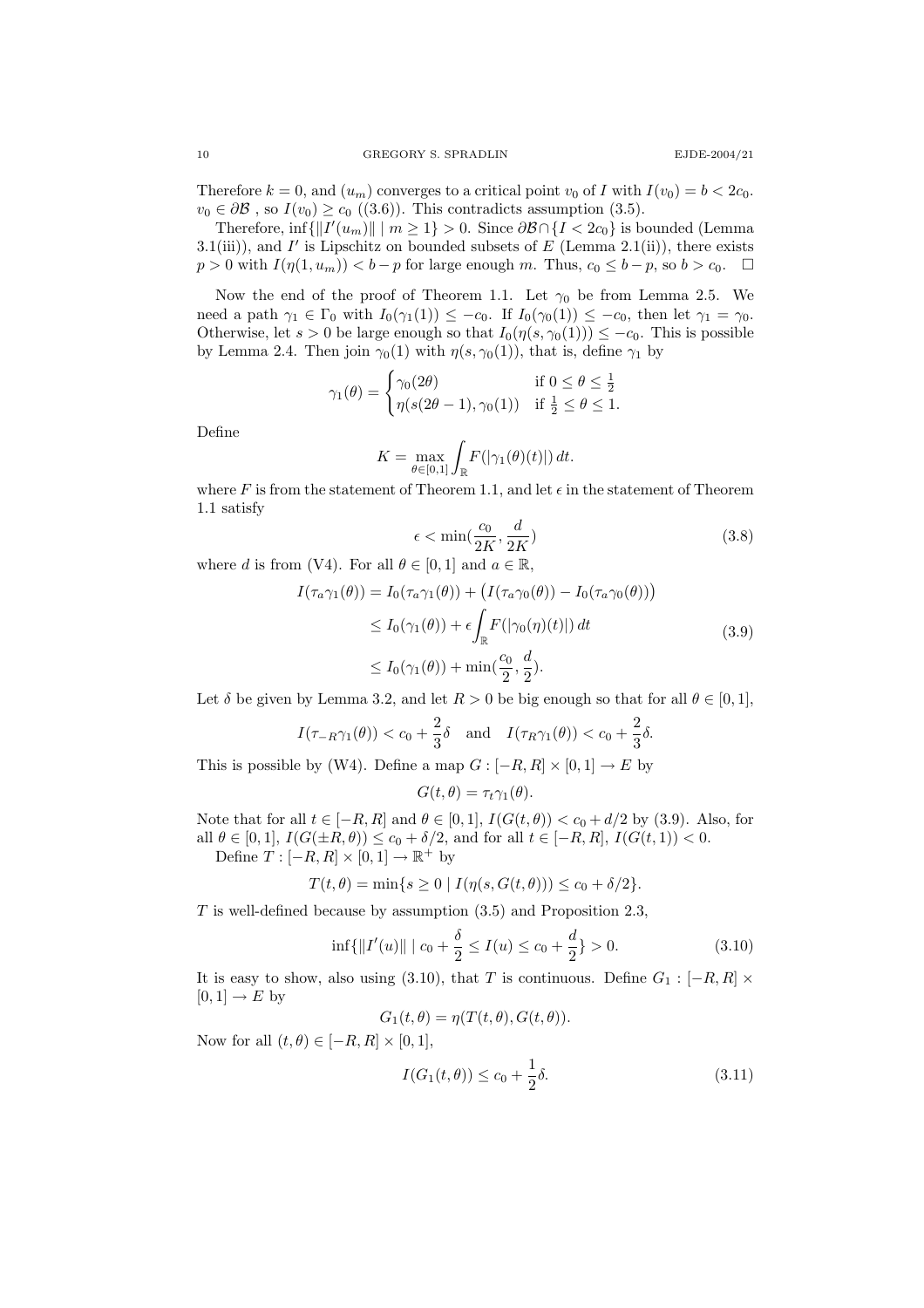We will show that  $G_1([-R, R] \times [0, 1])$  contains a point  $u \in \partial \mathcal{B}$  with  $\mathcal{L}(u) = 0$ , which is impossible, by  $(3.11)$  and Lemma 3.2. Let g be a path from the bottom side of the rectangle  $[-R, R] \times [0, 1]$  to the top side, that is,  $g : [0, 1] \to [-R, R] \times$  $[0, 1]$  with  $g(0)_2 = 0$  and  $g(1)_2 = 1$ , where "2" denotes projection to the second coordinate. Define  $\gamma : [0, 1] \to E$  by  $\gamma(s) = G_1(g(s))$ .

Since  $\gamma(0) = G_1(g(0)) = 0$  and  $I(\gamma(1)) = I(G_1(g(1))) < 0, \gamma \in \Gamma$ . Therefore,  $\gamma(s) \in \partial \mathcal{B}$  for some  $s \in (0,1)$ , and  $G_1(g([0,1]))$  intersects  $\partial \mathcal{B}$ .

Since for any path  $g$  connecting the bottom and top sides of the rectangle  $[-R, R] \times [0, 1], G_1(g([0, 1]))$  intersects  $\partial \mathcal{B}$ , there must exist a connected set  $C \subset$  $[-R, R] \times [0, 1]$  with

- (i) For all  $(t, \theta) \in C$ ,  $G_1(t, \theta) \in \partial \mathcal{B}$
- (ii) There exist  $\theta_-, \theta_+ \in (0,1)$  with  $(-R, \theta_-) \in C$  and  $(R, \theta_+) \in C$ .

Since  $G_1(\pm R, \theta) = G(\pm R, \theta)$  and  $I(G(\pm R, \theta)) < c_0+\delta/2$  for all  $\theta$ ,  $\mathcal{L}(G_1(-R, \theta_-)) =$  $-R$  and  $\mathcal{L}(G_1(R, \theta_+)) = R$ . C is a connected set and  $\mathcal{L}$  is continuous, so  $\mathcal{L}(G_1(C))$ is an interval on the real line containing  $-R$  and  $R$ , and  $0 \in \mathcal{L}(G_1(C))$ . Thus there exists  $(t^*,\theta^*) \in C$  with  $\mathcal{L}(G_1(t^*,\theta^*))=0$ . This is impossible, because  $G_1(t^*,\theta^*) \in C$  $\partial \mathcal{B}$  and  $I(G_1(t^*, \theta^*)) < c_0 + \delta$  (Lemma 3.2). The proof of Theorem 1.1 is complete.

If  $V(q)$  depends on on |q| alone, i.e.,  $V(q) \equiv V(|q|)$ , then (V4) holds. To prove this, it suffices to show that all solutions of the autonomous problem (1.4) are radial. For if u has the form  $u(t) = \mathbf{a}v(t)$  for some unit vector  $\mathbf{a} \in \mathbb{R}^N$  and positive scalar function v, then v is a positive solution of the scalar equation  $-v'' + v = V(v)$ . A phase plane analysis of this equation shows that that equation has only one positive solution, modulo translational symmetry.

To show that all homoclinic solutions of  $(1.4)$  are radial, let u be such a solution and consider the quantity  $(u \cdot u')^2 - |u|^2 |u'|^2$ . This expression tends to zero as  $t \to \pm \infty$ . If it equals zero for some t, then  $u'(t)$  and  $u(t)$  are parallel (this is the equality case of the Cauchy-Schwarz Inequality). So it suffices to show that  $\frac{d}{dt}[(u \cdot u')^2 - |u|^2|u'|^2]$  is always zero. Since  $V'(q)$  points away from the origin,  $\tilde{V}'(q) = (|V'(q)|/|q|)q$ , and

$$
\frac{d}{dt} [(u \cdot u')^2 - |u|^2 |u'|^2] = 2(u \cdot u') (|u'|^2 + u \cdot u'') - 2(u \cdot u') |u'|^2 - 2|u|^2 (u' \cdot u'')
$$
  
\n
$$
= 2 [(u \cdot u')(u \cdot u'') - |u|^2 (u' \cdot u'')]
$$
  
\n
$$
= 2 [(u \cdot u')(u \cdot (u - V'(u))) - |u|^2 (u' \cdot (u - V'(u)))]
$$
  
\n
$$
= 2 [|u|^2 (u' \cdot V'(u)) - (u \cdot u')(u \cdot V'(u))]
$$
  
\n
$$
= 2 [|u|(u \cdot u')|V'(u)| - (u \cdot u')|u||V'(u)|] = 0.
$$

Calculating  $\epsilon$  for the power case. If  $V(q) = |q|^{\alpha}/\alpha$  for some  $\alpha > 2$  and  $F(s) =$  $s^{\alpha}/\alpha$ , then  $(W_5)$  becomes  $W(t,q) \geq (1-\epsilon)|q|^{\alpha}/\alpha$ . In this case it is possible to get an explicit formula for  $\epsilon$  in terms of  $\alpha$ . This V is radially symmetric, so as shown above,  $d = \infty$  in (V4). Therefore we need only estimate  $c_0/(2K)$  in (3.8).

Let  $\omega$  be the unique positive, even solution of the scalar equation  $-\omega'' + \omega =$  $\omega^{\alpha-1}$ . Multiplying both sides of the equation by  $\omega$  and integrating by parts yields

$$
\int_{\mathbb{R}} (\omega')^2 + \omega^2 = \int_{\mathbb{R}} \omega^{\alpha}.
$$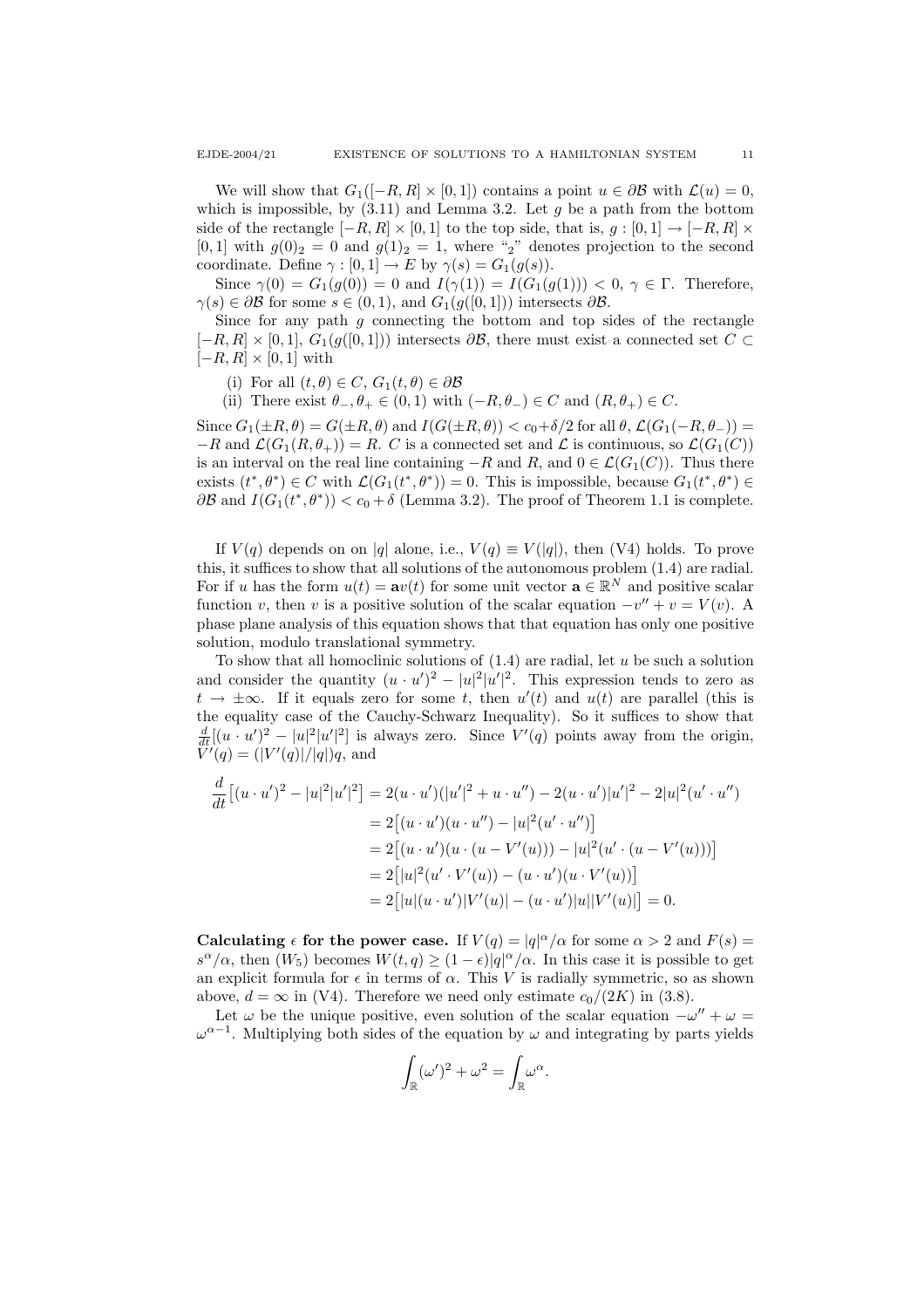.

For ease in notation, identify  $\omega$  with  $\omega \equiv (\omega, 0, 0, \dots, 0) : \mathbb{R} \to \mathbb{R}^N$ . For  $T \geq 0$ ,

$$
I_0(T\omega) = \int_{\mathbb{R}} \frac{1}{2} T^2 (\omega')^2 + \frac{1}{2} T^2 \omega^2 - \frac{1}{\alpha} T^{\alpha} \omega^{\alpha} = \left(\frac{1}{2} T^2 - \frac{1}{\alpha} T^{\alpha}\right) \int_{\mathbb{R}} \omega^{\alpha}.
$$

To define K, we need  $\gamma_1 \in \Gamma_0$  with  $I_0(\gamma_1(1)) \leq -c_0$ . To do this, we will find  $T \equiv T(\alpha) > 1$  with  $I_0(T\omega) \le -c_0$  and set  $\gamma_1(\theta) = T\theta\omega$ . Set

$$
T = \alpha^{\frac{1}{\alpha - 2}} > 1.
$$

Then

$$
I_0(T\omega) + c_0 = I_0(T(\omega)) + I_0(\omega)
$$
  
=  $(\frac{1}{2}T^2 - \frac{1}{\alpha}T^{\alpha} + \frac{1}{2} - \frac{1}{\alpha})\int_{\mathbb{R}} \omega^{\alpha}$   
<  $(T^2 - \frac{1}{\alpha}T^{\alpha})\int_{\mathbb{R}} \omega^{\alpha} = 0,$ 

so this choice of T works. Now

$$
K = \int_{\mathbb{R}} F(T\omega) = \frac{T^{\alpha}}{\alpha} \int_{\mathbb{R}} \omega^{\alpha},
$$

and we can set

$$
\epsilon \equiv \epsilon(\alpha) = \frac{c_0}{2K} = \frac{I_0(\omega)}{2K} = \frac{\left(\frac{1}{2} - \frac{1}{\alpha}\right)\int_{\mathbb{R}} \omega^{\alpha}}{\frac{2}{\alpha}T^{\alpha}\int_{\mathbb{R}} \omega^{\alpha}} = \frac{\alpha - 2}{4\alpha^{\frac{\alpha}{\alpha - 2}}}
$$

Note that  $\epsilon(\alpha) \to 0$  as  $\alpha \to 2^+$  and  $\epsilon(\alpha) \to \frac{1}{4}$  as  $\alpha \to \infty$ . However,  $\epsilon(\alpha)$  may not be a sharp bound.

Acknowledgment. The author would like to thank Paolo Caldiroli for his advice and support, and the anonymous referee for his or her suggestions and corrections.

#### **REFERENCES**

- [1] F. Alessio and P. Montecchiari, Multibump solutions for a class of Lagrangian systems slowly oscillating at infinity, Annales de l'Institut Henri Poincaré, Vol. 16 (1999), No. 1, 107-135.
- [2] A. Bahri and Y.-Y. Li, On a Min-Max Procedure for the Existence of a Positive Solution for a Certain Scalar Field Equation in  $\mathbb{R}^N$ , Revista Iberoamericana, Vol. 6 (1990), 1-17.
- P. Caldiroli, personal communication.
- [4] P. Caldiroli, A New Proof of the Existence of Homoclinic Orbits for a Class of Autonomous Second Order Hamiltonian Systems in  $\mathbb{R}^N$ , Math. Nachr., Vol. 187 (1997), 19-27.
- [5] P. Caldiroli, P. Montecchiari, Homoclinic orbits for second order Hamiltonian systems with potential changing sign, Comm. Appl. Nonlinear Anal., Vol. 1 (1994), No. 2, 97-129.
- [6] V. Coti Zelati, P. Montecchiari, and M. Nolasco, *Multibump solutions for a class of second* order, almost periodic Hamiltonian systems, Nonlinear Ordinary Differential Equations and Applications, Vol. 4 (1997), No. 1, 77-99.
- [7] V. Coti Zelati and P. Rabinowitz, Homoclinic Orbits for Second Order Hamiltonian Systems Possessing Superquadratic Potentials, Journal of the American Mathematical Society, Vol. 4 (1991), 693-627.
- [8] M. Estaban and P.-L. Lions, Existence and non existence results for semilinear elliptic problems in unbounded domains, Proc. Roy. Soc. Edinburgh, Vol. 93 (1982), 1-14.
- [9] P. L. Lions, The concentration-compactness principle in the calculus of variations. The locally compact case., Annales de l'Institut Henri Poincaré, Vol. 1 (1984), 102-145 and 223-283.
- [10] J. Mawhin and M. Willem, "Critical Point Theory and Hamiltonian Systems," Springer-Verlag, New York, 1989.
- [11] P. Rabinowitz, *Homoclinic Orbits for a class of Hamiltonian Systems*, Proc. Roy. Soc. Edinburgh, Sect. A, Vol. 114 (1990), 33-38.